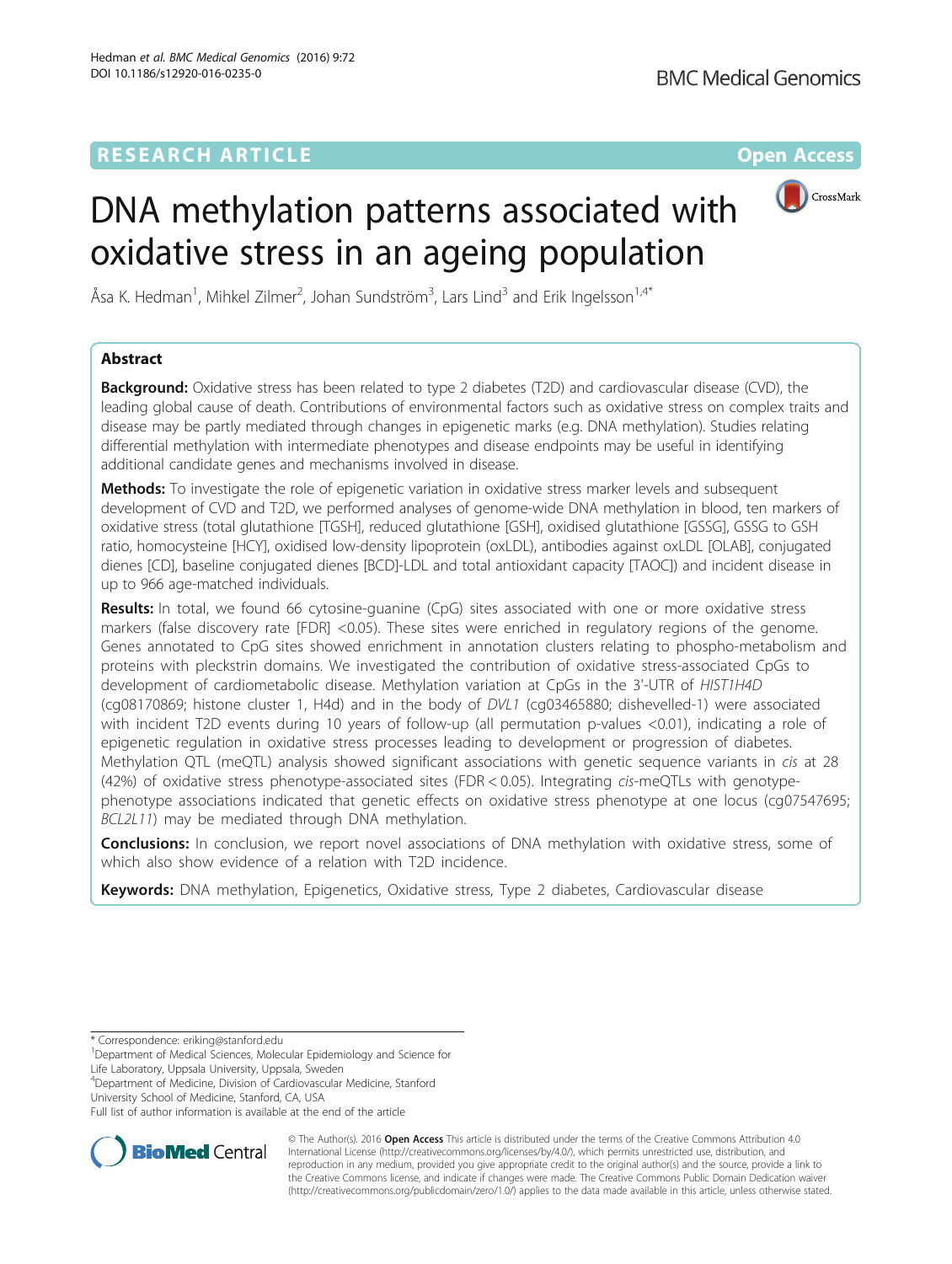### Background

CVD is the most common cause of death globally. Risk factors of CVD include high blood pressure, smoking, hyperglycaemia, T2D and obesity [\[1\]](#page-9-0). Previous studies have suggested that increased oxidative stress as a consequence of obesity and T2D may contribute to the increased risk of CVD [\[2](#page-9-0), [3](#page-9-0)]. Furthermore, CVD and risk factors of CVD have been associated with changes in levels of oxidative stress markers [\[4](#page-9-0), [5](#page-9-0)].

Some of the oxidative markers have also been associated with sub-phenotypes of CVD and T2D. For example, oxLDL, elevated in CVD [\[6, 7](#page-9-0)], plays a role in atherosclerosis through its role in maturation of macrophages contributing to inflammation and foam formation [[8](#page-9-0), [9](#page-9-0)]. Furthermore, oxLDL is associated with insulin resistance [[10](#page-9-0)] indicating a role of oxidative stress in progression to insulin resistance and T2D. The amino acid HCY has been associated with inflammation in blood vessels, progression to atherosclerosis and development of CVD, particularly ischemic stroke [\[11, 12](#page-9-0)]; however, the causal role of homocysteine has been challenged [\[13](#page-9-0)–[15](#page-9-0)].

While genome-wide association studies (GWAS) have been successful in identifying numerous common genetic sequence variants associated with metabolic disease and CVD [\[16](#page-9-0)–[20](#page-9-0)], so far these only explain a small proportion of the variability of these phenotypes. In addition, environmental factors also influence disease susceptibility. Such contributions may be partly mediated through changes in epigenetic marks (e.g. DNA methylation), affecting transcription through mechanisms independent of DNA sequence [\[21\]](#page-9-0). Thus, studies relating differential methylation with intermediate phenotypes and disease endpoints may be useful in identifying additional candidate genes and mechanisms involved in these diseases [[22](#page-9-0)]. Previous studies support a role for DNA methylation in common complex diseases [\[23](#page-9-0)–[26](#page-9-0)] and in mediation of environmental exposures of importance for CVD and T2D, such as cigarette smoking [\[27, 28](#page-9-0)] and oxidative stress [[29](#page-9-0), [30\]](#page-9-0).

In this study, we aimed to examine epigenetic variation in blood cells in relation to oxidative stress and development of T2D and CVD. Blood-derived cells play a role in several processes relating to cardiometabolic disease [[31](#page-9-0), [32](#page-9-0)]. Furthermore, previous studies have shown methylation variation in blood to reflect differential methylation in various tissues [[33](#page-9-0)–[37](#page-10-0)]. We performed analyses of genome-wide DNA methylation, ten markers of oxidative stress (TGSH, GSH, GSSG, GSSG/GSH ratio, HCY, oxLDL, OLAB, CD, BCD-LDL and TAOC) and incident disease in 966 individuals from the general population.

### Methods

### Study sample

The Prospective Investigation of the Vasculature in Uppsala Seniors (PIVUS) is a prospective communitybased cohort of participants from Uppsala, Sweden. All men and women at age 70 living in Uppsala in 2001 were invited to participate. The 1016 participants (50% women) have been extensively phenotyped, as described previously [[38](#page-10-0)], and on the Internet [\(www.medsci.uu.se/](http://www.medsci.uu.se/pivus/) [pivus/](http://www.medsci.uu.se/pivus/)). The participants have been re-examined at ages 75 and 80, and their morbidity and mortality has been followed via national registers and journal review. Clinical diagnoses by journal review of CVD and/or T2D at 80 years (10 years after baseline) were used to define disease events. For analysis of CVD outcomes, we included myocardial infarction (ICD-10 code: I21), stroke (ICD-10 code:I63) and heart failure (ICD-10 code: I50). During the 10 year follow up period (between ages 70 and 80), there were 142 deaths; 34 of these due to CVD related disease.

### Markers of oxidative stress

The methods of collection and validation of oxidative markers have previously been described [\[5](#page-9-0)]. Briefly, TGSH, GSH, CD and TAOC were determined using a method described and validated in Annuk et al. [[39](#page-10-0)]. HCY levels were measured using an Enzyme Immunoassay method (Axis-Shield Diagnostics Ltd, UK). BCD-LDL were measured using a method described in detail in [[40](#page-10-0)]. Enzyme-linked immuno-absorbent assays were used to determine levels of serum oxLDL (Mercodia AB, Sweden) and OLAB (BioMedica, Austria).

#### Genome-wide DNA methylation profiling

Blood for the DNA methylation assay was collected at the baseline examination. Genomic DNA was extracted from blood samples and bisulphite conversion of 500 ng genomic DNA was performed using the EZ-96 DNA Methylation Gold Kit (Zymo Research Product, Germany). The equivalent of approximately 200 ng of bisulphite converted DNA was removed, evaporated to a volume of  $<$  4  $\mu$ l, and used for methylation profiling using the Illumina Infinium assay and the Illumina HumanMethylation450\_v.1.2 bead chip according to the protocol from the supplier (Illumina Inc., San Diego, CA, USA). The results were analysed with GenomeStudio 2011.1 (Illumina Inc., San Diego, CA, USA). After exclusion of replicates, a total of 1002 study participants had methylation data available for quality control procedures. Three samples were excluded based on poor bisulphite conversion efficiency, twelve samples due to low pass rate of CpG sites (<98.5% with a detection Pvalue > 0.01) and a further six samples based on low SNP genotype match (>1 SNP mismatches) between genotypes from the methylation array and Omni/Metabochip genotyping chips leaving 981 samples. Following additional removal of participants with high leukocyte cell counts (>10x10<sup>9</sup> cells/L;  $n = 14$ ) and one individual with no data on oxidative stress markers, 966 individuals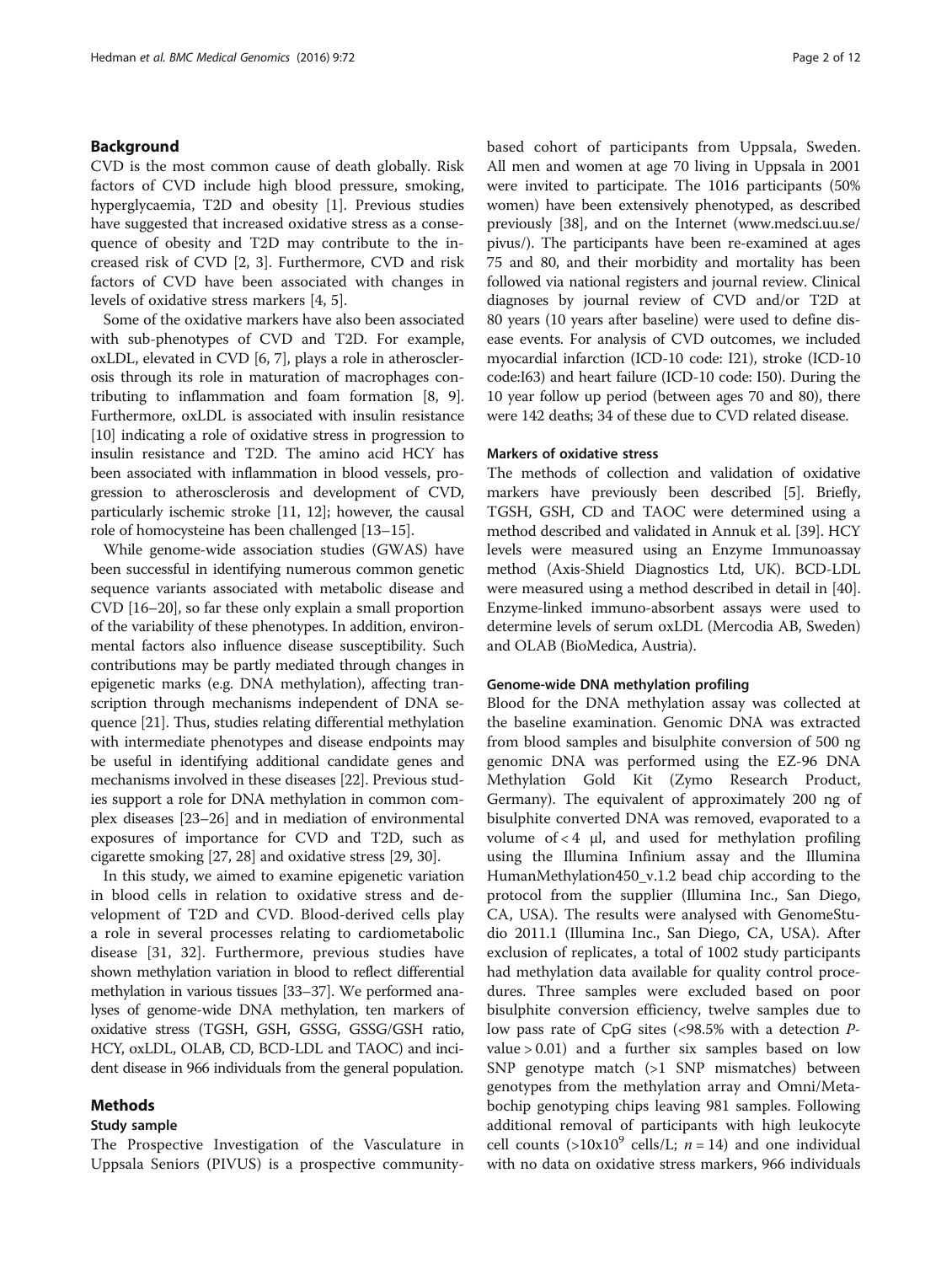remained for downstream analysis. The signal intensities for the methylated and unmethylated states were then quantile normalised for each probe type separately, and beta values were calculated. Mapping and annotation of the 485,764 probes on the HumanMethylation450K BeadChip has previously been described [\[41](#page-10-0)]. Briefly, probes mapping to multiple locations (with at least two mismatches) in the human reference genome (GRCh37) were excluded leaving 459,433 uniquely mapping autosomal probes. Furthermore, probes were filtered based on sequence polymorphisms as follows: those with a common SNP (minor allele frequency [MAF] > 5%) within 10 bp of the methylation site and those overlapping copy number variants were excluded from analysis. This resulted in a final set of 455,127 probes which were then assigned to CpG islands and RefSeq transcripts downloaded from the UCSC Genome Browser (September, 2012). Probes within 2 kb away from borders of a CpG island were defined as shores and those within 2 kb of shores as falling within shelves. The rest were assigned to others/open sea. Probes were mapped in relation to transcripts as follows: TSS1500 (1500 bp to 200 bp upstream of transcriptional start site [TSS]), TSS200 (200 bp upstream of TSS), the 5'-UTR, the first exon, the gene body or the 3'-UTR [[42](#page-10-0)].

### Genotyping and imputation

Individuals were genotyped using the Illumina OmniExpress and Illumina Metabochip microarrays. Prior to imputation, quality control was performed as described below. Exclusion of samples were performed based on the following criteria: genotype call rate <95%; heterozygosity >3 standard deviations (SD); gender discordance; duplicated samples; identity-by-descent match; and ethnic outliers. Monomorphic SNPs; or SNPs with Hardy-Weinberg equilibrium  $p$ -value < 1E10-6; genotype call rate < 0.99 (SNPs with MAF <5%) or <0.95 (SNPs with MAF  $\geq$  5%); MAF < 1% were excluded from analysis. Data were imputed to the 1000G (version: March 2012) multi population reference panel using Impute v.2.2.2 [\[43\]](#page-10-0). A plot of the PIVUS data with the data from the multi - population reference panel are included in Additional file [1:](#page-8-0) Figure S1.

#### Statistical analyses

### Association of methylation of blood cell-derived DNA with phenotypes and disease outcomes

Transformed or raw phenotypes were used (details in Table [1\)](#page-3-0). All models were adjusted for age, sex, batching (clinical visit date), bisulphite conversion efficiency mean (calculated from control probes), bisulphite conversion plate and predicted white cell counts (estimated from the DNA methylation data using the Houseman algorithm [[44](#page-10-0)], as implemented in R package *minfi* for Illumina HumanMethylation450 [[45\]](#page-10-0), with reference data on sorted

blood cell populations from Reinius et al. [[46\]](#page-10-0)). To determine whether BMI confounds the relationship between the oxidative marker and DNA methylation, we performed secondary models additionally adjusted for BMI for those oxidative markers that showed association with BMI in sex adjusted models (nominal  $p$ -value < 0.01). For continuous phenotypes, the associations between normalised DNA methylation beta values and phenotypes were modelled by a linear model, using  $R$  [\[47\]](#page-10-0) and the *lm* function, fitted by maximum-likelihood assuming a normally distributed error term. For binary phenotypes (case/control), we fitted a logistic regression in R using the  $glm$ function (binomial family [link function, logit]), to model the association between standardised DNA methylation and case/control status. Disease was used as the outcome variable, and technical covariates (as above), age, sex, predicted white cell count and standardised methylation as independent variables as follows: Disease status  $(1/0) \sim$ standardised methylation + age + sex + predicted white cell counts + technical covariates. In secondary models, we also included BMI and smoking as covariates in the model. In all cases, a likelihood ratio test was used to assess the significance of the phenotype effect. The p-value of the phenotype effect in each model was calculated from the Chi-square distribution with 1 degree of freedom using -2log(likelihood ratio) as the test statistic. FDR were estimated based on Q-values [\[48\]](#page-10-0). For CVD and T2D outcomes, significance was assessed using permutations of case/control status (10,000 permutations). A permutation  $p$ -value of < 0.01 was considered as significant.

### meQTL and SNP-phenotype analyses

Associations between normalised DNA methylation beta values and genotypes were modelled by a linear model, using R  $[47]$  $[47]$  and the *lm* function, fitted by maximumlikelihood assuming a normally distributed error term. We assumed an additive genetic model. A likelihood ratio test was used to assess the significance of the SNP effect. The p-value of the SNP effect in each model was calculated from the Chi-square distribution with 1 degree of freedom using -2log(likelihood ratio) as the test statistic. We only performed cis analysis, which was limited to SNPs located within 100 kb either side of the probe location. To perform analyses in R, genotype probabilities (from IMPUTE) were transformed to posterior mean genotypes (MACH format [\[49](#page-10-0)]). Further, we only included SNPs with a MAF <5% and INFO (from imputation) >0.8 in down-stream analyses. Since we did not perform a array-wide cis-meQTL scan, and were therefore concerned of potential bias in the  $p$ -value distribution, we estimated FDR from permutations, rather than using Q-values. We permuted SNP data, performed cis-meQTL analysis on the permuted data, and repeated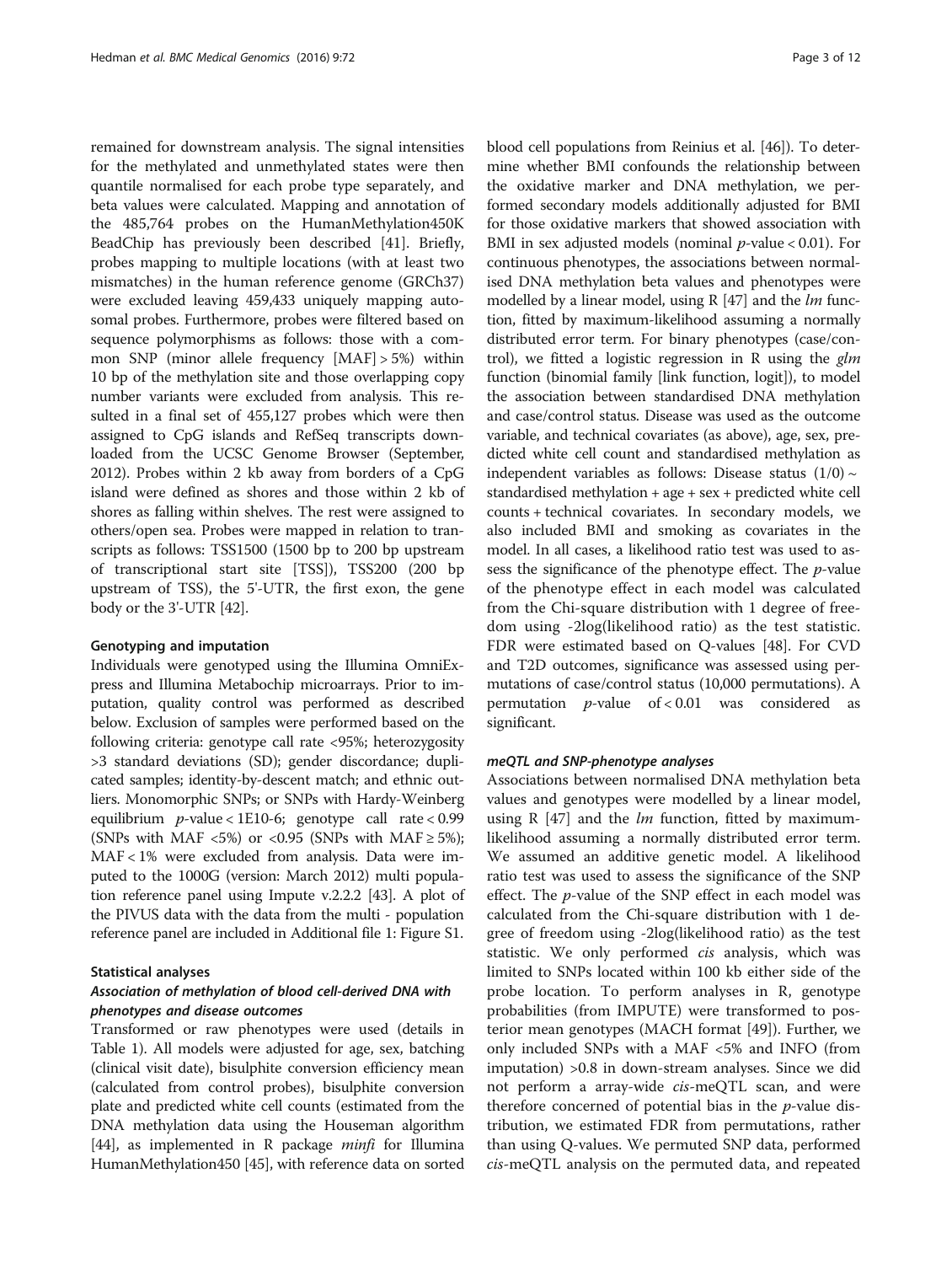| Phenotype             | Number<br>Mean (SD)<br>Range |               | No. of CpG sites associated<br>at $FDR < 0.05$ | No. of CpG sites associated<br>at $P$ -value < 1.1E-7 |                |
|-----------------------|------------------------------|---------------|------------------------------------------------|-------------------------------------------------------|----------------|
| $TGSH$ ( $\mu q/ml$ ) | 958                          | 905.0 (199.3) | 440-1836                                       | 18                                                    | 3              |
| $GSH$ ( $\mu$ g/ml)   | 957                          | 829.9 (191.1) | 398-1730                                       | 25                                                    | 2              |
| $GSSG$ ( $\mu$ g/ml)  | 959                          | 75.8 (35.7)   | $23 - 257$                                     |                                                       |                |
| GSSG/GSH ratio        | 957                          | 0.1(0.06)     | $0.03 - 0.53$                                  | 21                                                    | 3              |
| $HCY$ ( $\mu$ mol/l)  | 966                          | 10.6(3.98)    | $3.4 - 40.7$                                   | 9                                                     | 6              |
| $ln$ OxLDL $(U/I)$    | 966                          | 132.8 (47.7)  | $42 - 285$                                     |                                                       |                |
| $CD$ ( $\mu$ mol/l)   | 966                          | 40.7(11.1)    | 13.8-90.4                                      |                                                       |                |
| BCD-LDL (µmol/l)      | 964                          | 21.7(7.4)     | $7.8 - 71.7$                                   | 6                                                     | $\overline{4}$ |
| $ln$ OLAB (U/I)       | 734                          | 5.9(0.96)     | $3.4 - 7.9$                                    | $\mathbf{0}$                                          | $\mathbf 0$    |
| TAOC (%)              | 957                          | 37.6 (3.9)    | $22 - 55$                                      | $\mathbf{0}$                                          | $\mathbf 0$    |

<span id="page-3-0"></span>Table 1 Methylation sites associated with oxidative markers in blood

SD standard deviation, CpG cytosine-guanine site, FDR false discovery rate, TGSH total glutathione level, GSH reduced glutathione, GSSG oxidised glutathione, HCY homocysteine, OxLDL oxidised LDL, CD conjugated dienes, BCD baseline CD, OLAB antibodies against oxLDL, TAOC total antioxidant capacity

this for ten replicates selecting the most associated SNP per methylation probe in each round of permutation. FDR of 0.05 was calculated as the nominal  $p$ -value threshold which gave less than 5% significant associations (i.e. false discoveries) in the permuted data. Associations between oxidative markers and meQTL genotypes were modelled by a linear model, using R [[47](#page-10-0)] and the  $lm$  function, fitted by maximum-likelihood assuming a normally distributed error term. We assumed an additive genetic model. A likelihood ratio test was used to assess the significance of the SNP effect. The p-value of the SNP effect in each model was calculated from the Chi-square distribution with 1 degree of freedom using -2log(likelihood ratio) as the test statistic. Significance was assessed using permutations of genotype data (10,000 permutations). Using a one-sided Fisher exact test we tested for over representation of significant meQTL SNPs in nominally significant GWAS associations ( $p$ -value < 0.05) using GWAS data from the CARDIoGRAM consortium for CHD [[20](#page-9-0)] and the DIAGRAM consortium for T2D [\[18\]](#page-9-0).

### Enrichment in genomic location, regulatory regions, transcription factor binding and biological processes

Using annotation data described above we tested whether CpGs associated with oxidative markers were enriched in genomic locations with respect to genes and CpG islands. Enrichment was assessed using a two-sided Fisher exact test. Overlap of associated CpGs with functional regulatory elements across cell types were assessed using data available at RegulomeDB [[50](#page-10-0)]. We determined if the overlap was more than expected by chance by comparing this to random set of CpGs. To assess whether genes annotated to phenotype-associated CpGs are likely to be regulated by a common set of transcription factors (TFs), we utilised PSCAN [[51](#page-10-0)] with the JASPAR database [\[52\]](#page-10-0). To place our data in the context of biological processes or pathways, we subjected genes annotated to CpGs associated with phenotypes or genotypes to pathway analysis using DAVID [\[53](#page-10-0), [54\]](#page-10-0) and PANTHER [\[55](#page-10-0)–[57](#page-10-0)]. We used only genes on the array as background and considered terms with a  $p$ -value < 0.05 following adjustments for multiple testing (to the number of pathways or ontology terms) as significant.

### Results

### Identification of DNA methylation patterns of oxidative stress

We characterised genome-wide blood DNA methylation patterns at 459,235 CpGs mapping uniquely across the genome in 966 70-year old individuals from the PIVUS cohort [\[38](#page-10-0)]. We performed genome-wide association scans to determine DNA methylation patterns associated with ten markers of oxidative stress: TGSH, GSH, GSSG, GSSG/GSH ratio, HCY, oxLDL, OLAB, CD, BCD-LDL and TAOC (Table 1). In total, we observed 66 CpGs for which levels of methylation were associated with one or more oxidative markers at aper-trait FDR of <0.05; 18 of these were also associated with at least one oxidative marker at a Bonferronicorrected alpha threshold <0.05 (taking the number of CpGs into account; Additional file [2](#page-8-0): Figure S2). Figure [1](#page-4-0) shows the associations of CpGs with oxidative stress markers.

### **Glutathione**

Glutathione is an important antioxidant and the balance between the reduced and oxidised form is indicative of the oxidative state of an individual. We investigated the association between genome-wide methylation patterns and TGSH, GSH and GSSG and found 18, 25 and one significant CpGs, respectively (FDR < 0.05; Additional file [3](#page-8-0): Table S1–S3). As should be expected, a large proportion of CpGs associated with TGSH and GSH was shared (14 CpGs; Fig. [1](#page-4-0)), including sites annotated to BCL2L11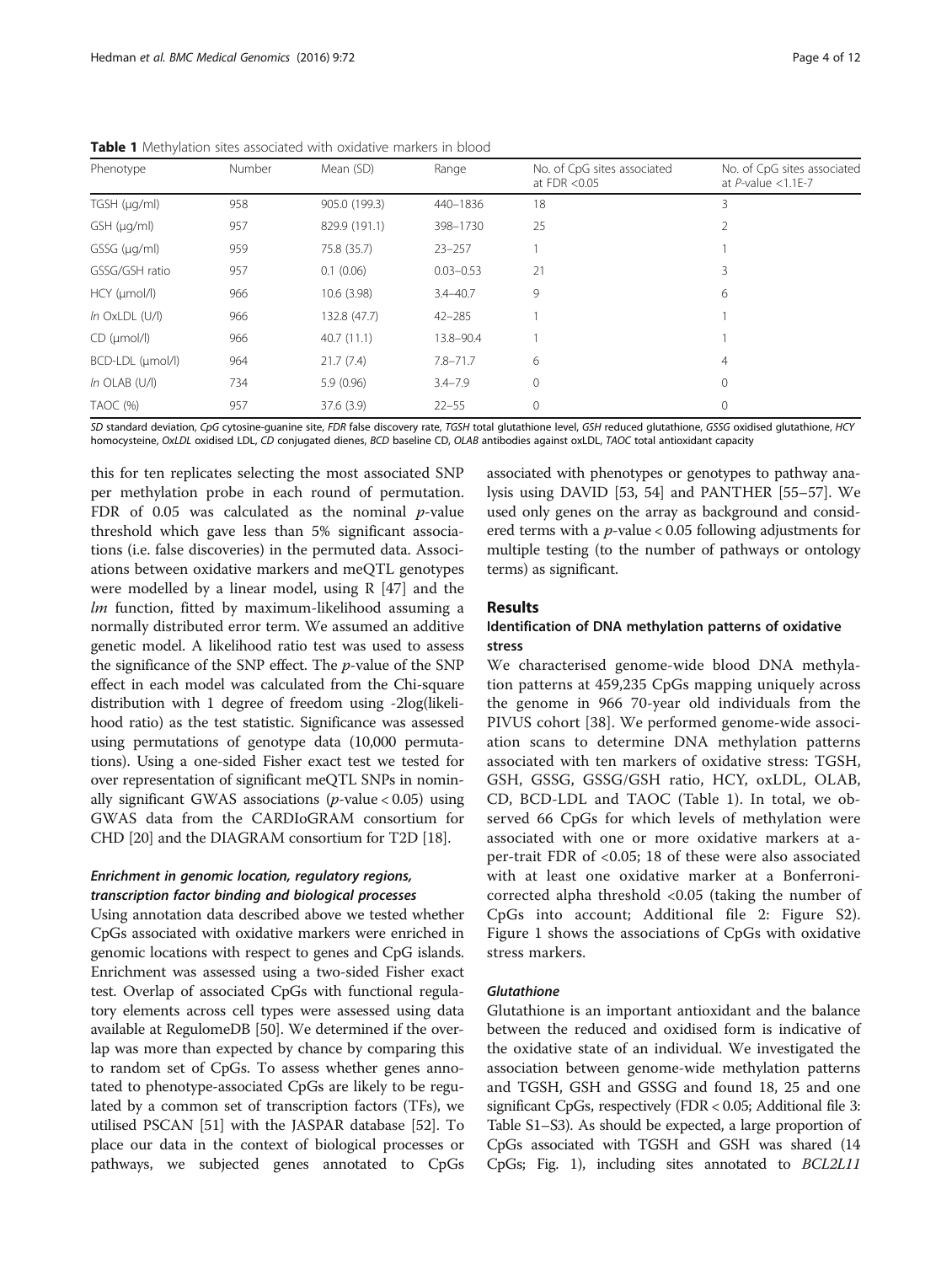<span id="page-4-0"></span>

(cg07547695; BCL2-like 11 [apoptosis facilitator]), NDUFS7 (cg19054833; NADH dehydrogenase [ubiquinone] Fe-S protein 7, 20 kDa) and EIF3J (cg08637583; eukaryotic translation initiation factor 3, subunit J). The ratio of GSSG to GSH can be used as a marker of oxidative stress. We found methylation at 21 CpGs to be significantly associated with GSSG/GSH ratio (FDR < 0.05; Additional file [3](#page-8-0): Table S4). Methylation in the promoter region of ZNF761 (cg02892660; zinc finger protein 761) and PSMG3 (cg23970891; proteasome assembly chaperone 3), showed the strongest associations with GSSG/GSH ratio.

### Homocysteine

In our analysis, methylation at nine CpGs were significantly associated with levels of the amino acid HCY (FDR < 0.05; Additional file [3:](#page-8-0) Table S5), including sites annotated to genes with a role in signal transduction (ENTHD1 [cg00044729], LRIG1[cg25230917], RIPK3 [cg13796295], RPS6KC1 [cg10578681], ATP2B4 [cg17850539]) and lipidrelated processes (RPS6KC1 [cg10578681]).

### Lipid-related oxidative markers

In genome-wide methylation analysis, oxLDL was associated with methylation in the 5'-UTR of SEMA6A (cg06650664; sema domain, transmembrane domain [TM], and cytoplasmic domain, [semaphorin] 6A), a protein with anti-angiogenic function [\[58, 59\]](#page-10-0) (FDR < 0.05; Additional file [3](#page-8-0): Table S6). Oxidation of LDL can also be monitored by markers CD and BCD-LDL which measure products of lipid peroxidation. In our analysis, CD was found to associate with higher methylation at a CpG site located in the 3'-UTR of TAPBP (cg09899712; TAP binding protein [tapasin]) and the promoter region (TSS1500) of RGL2 (cg09899712; ral guanine nucleotide dissociation stimulator-like 2 (FDR < 0.05; Additional file [3](#page-8-0): Table S7). Methylation levels at six CpGs were associated with BCD-LDL (FDR < 0.05; Additional file [3:](#page-8-0) Table S8). These were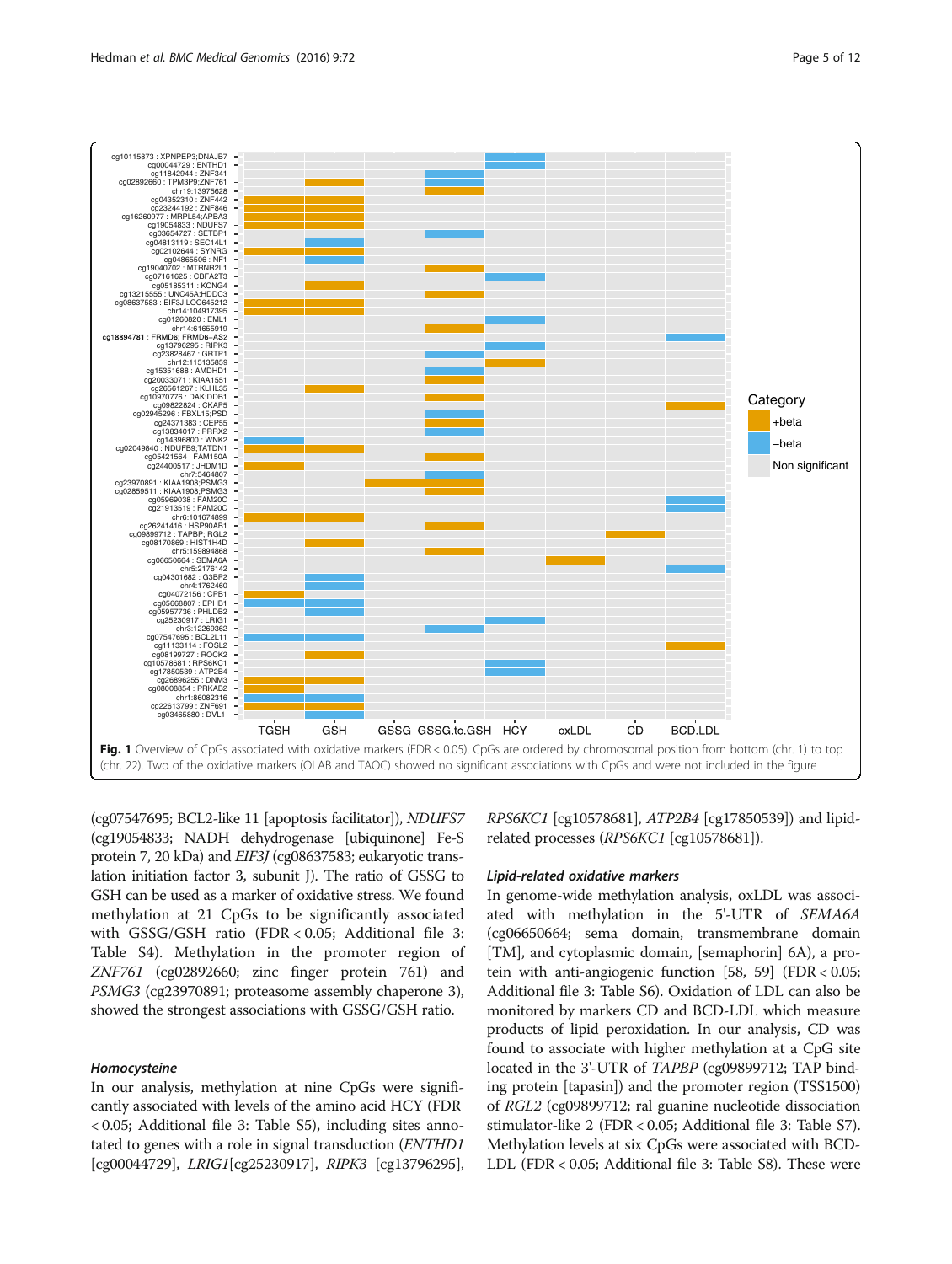annotated to CKAP5 (cg09822824; cytoskeleton associated protein 5), FOSL2 (cg11133114; FOS-like antigen 2), FAM20C (cg21913519, cg05969038; family with sequence similarity 20, member C) and FRMD6 (cg18894781; FERM Domain containing 6). We observed no overlap in significant CpGs between the three lipid-related oxidative markers. As CD  $(p$ -value = 0.00011) and BCD-LDL  $(p$ value = 0.0091) were found to be associated with BMI in sex-adjusted models in our study, secondary models adjusted for BMI were also performed for these two phenotypes (Additional file [3:](#page-8-0) Tables S7–S8). None of the phenotype-associated CpGs showed a large change in the regression coefficient for the oxidative marker after adjustment with BMI, indicating that BMI did not confound the relationship between DNA methylation and these oxidative markers (Additional file [1](#page-8-0): Figure S3).

### Functional characterisation of methylation sites associated with oxidative stress

We explored the functional role of CpGs associated with oxidative markers through investigation of their genomic location with respect to genes, CpG islands and functional regulatory elements. Phenotype-associated CpGs were enriched in CpG island shores compared to all CpGs on the array (enrichment  $p$ -value = 0.04, Fig. 2). A larger proportion of phenotype-associated CpGs (as compared to all CpGs) were located in promoters of genes (45% vs. [3](#page-6-0)6%; enrichment  $p$ -value = 0.06, Fig. 3); thus having the potential to affect transcription from adjacent genes. We assessed the overlap of associated CpGs with functional regulatory elements across cell types using RegulomeDB [[50\]](#page-10-0). Twenty-three percentages of sites showed strong evidence of being located in a functional regulatory region (RegulomeDB score 1a-2c;

Additional file [3:](#page-8-0) Tables S1–S8). This was more than expected by chance (permutation  $p$ -value = 0.01).

To assess whether genes annotated to phenotypeassociated CpGs are likely to be regulated by a common set of TFs, we used PSCAN [\[51](#page-10-0)] with the JASPAR database [[52\]](#page-10-0). We found significant enrichment of four TF binding sites (adjusted  $p$ -value <0.05; Additional file [1](#page-8-0): Table S9), including binding sites of E2F1, a gene/protein with a potential role in atherosclerosis and coronary heart disease (CHD) [\[60\]](#page-10-0).

To further place our findings in biological context, we performed gene set enrichment analysis [[55](#page-10-0)–[57](#page-10-0)] on the 64 genes annotated to CpGs associated with oxidative markers. Using the Functional Annotation Clustering Tool in DAVID [[53](#page-10-0)], we found evidence of genes clustering into annotations (enrichment score > 1) relating to functional terms phosphorylation and phosphate/phosphorous metabolic processes and pleckstrin domains (Additional file [1](#page-8-0): Table S11).

### Genetic associations of oxidative stress-associated DNA methylation

Genetic sequence variants have been shown to contribute to DNA methylation variation, so called meQTLs [[61\]](#page-10-0). We examined the presence of such loci for the 66 CpGs associated with oxidative markers, and found 28 (41.8%) of phenotype-CpGs with a significant cis-meQTL (FDR < 0.05, nominal  $p$ -value < 2.07E-4, Additional file [1](#page-8-0): Table S12). To assess whether genetic associations with markers of oxidative stress may be mediated by epigenetics, we examined whether genotype-phenotype, genotype-CpG and CpG-phenotype associations overlapped (an overview of the analysis are available in Additional file [4](#page-8-0): Figure S4). Overall, we investigated whether cis-meQTL SNPs associated with the oxidative markers and found

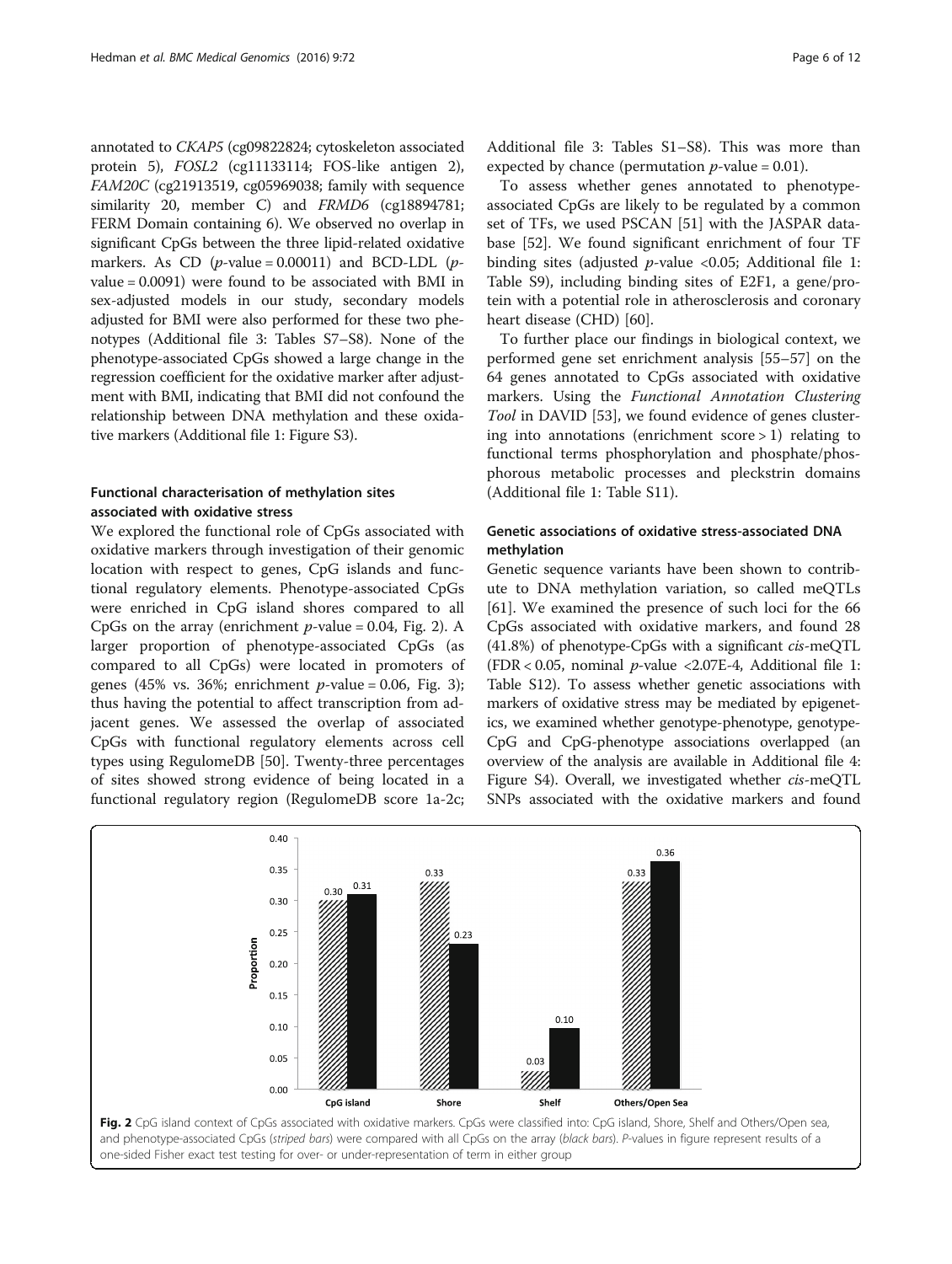<span id="page-6-0"></span>

modest suggestive evidence of association ( $p$ -value <0.001) for 171 SNPs (0.56%) with at least one of the oxidative markers. We found two instances (at cg07547695 in the 5'-UTR of BCL2L11, associated with both TGSH and GSH) for which associations of genotype-phenotype (*p*-value <0.001), *cis-meQTL* (FDR < 0.05) and CpGphenotype (FDR < 0.05) overlapped (Additional file [1](#page-8-0): Table S13; Additional file [4:](#page-8-0) Figure S4). A proxy of rs6750142 (rs726430,  $r^2 = 1$ ) associated with methyla-<br>tion at co07547695 was nominally associated (n-value tion at  $cg07547695$  was nominally associated (*p*-value <0.05) with both CHD and T2D in GWAS [[18](#page-9-0), [20\]](#page-9-0).

We investigated the behaviour of 1599 significant meQTL SNPs (FDR < 0.05) in GWAS data from the CARDIoGRAM consortium for CHD [\[20](#page-9-0)] and the DIA-GRAM consortium for T2D [[18\]](#page-9-0). We found no evidence of overrepresentation of nominally significant associations ( $p$ -value <0.05) for CHD (one-sided Fisher exact  $p$ value =  $0.99$ ) or T2D (one-sided Fisher exact p-value = 0.93) among significant meQTL SNPs. One or more significant meQTL SNPs of nine CpG sites were nominally associated with CHD in GWAS data from the CARDIo GRAM consortium ( $p$ -value < 0.05). These were annotated to AMDHD1 (cg15351688: rs10777751, rs7955450, rs7486703), BCL2L11 (cg07547695: rs726430), FAM20C (cg05969038: rs7786461; cg21913519: rs7786461), HSP9 0AB1 (cg26241416: rs6905285, rs7758726, rs666462), SEMA6A (cg06650664: rs10077506, rs17139825), WNK2 (cg14396800: rs2991377,rs10992689, rs10821105) and intergenic sites on chr. 5 (cg15609272: rs17057846) and chr. 12 (cg17173663: rs1354156) (Additional file [5\)](#page-8-0). In analogous analysis on GWAS data from the DIAGRAM consortium, we found nominal associations for SNPs associated with methylation at CpG sites annotated to BCL2L11 (cg07547695: rs726430), CEP55 (cg24371383:

rs12782691), CPB1 (cg04072156: rs16861015) and an intergenic site on chr. 4 (cg14532755: rs1665364, rs2236 786, rs3752749, rs732754, rs744658, rs798719, rs798726, rs798727, rs798741, rs798744, rs798751, rs798754, rs79 8755, rs798756, rs798766, rs811316, rs8389) (p-value < 0.05; Additional file [5](#page-8-0)).

### The relationship between oxidative stress-associated CpGs and disease incidence

As markers of oxidative stress have been associated with both CVD and T2D, we sought to assess the role of epigenetics in this process. Methylation levels at the 66 CpGs associated with oxidative markers were tested for association with incident CVD ( $n = 180$ ) and T2D ( $n =$ 71) events during a 10-year follow-up using logistic regression models to examine their potential role in disease. Epigenetic variation in the 3'-UTR of HIST1H4D (cg08170869; histone cluster 1, H4d) and in the body of DVL1 (cg03465880; dishevelled-1) were associated with incident T2D (permutation  $p$ -value <0.01; Table [2](#page-7-0)). For every SD decrease in methylation β value at cg08170869, the risk of T2D was 39% higher (nominal  $p$ -value = 0.0034; permutation *p*-value = 0.0044; odds ratio [OR] per SD decrement = 1.39 [95% CI, 1.15–1.57]). Similarly, hypomethylation in DVL1 was associated with higher risk of T2D (nominal  $p$ -value = 0.0073; permutation  $p$ -value = 0.0080; OR per SD decrement = 1.31 [95% CI, 1.10–1.47]).

Analogous analysis of CVD revealed no significant association of methylation levels at the phenotypeassociated CpGs with incident CVD events (permutation  $p$ -value <0.01). The strongest association was to methylation levels at cg11842944 in the body of ZNF341 (nominal *p*-value = 0.013; permutation *p*-value = 0.016; OR per SD decrement = 1.23 [95% CI, 1.05–1.42]).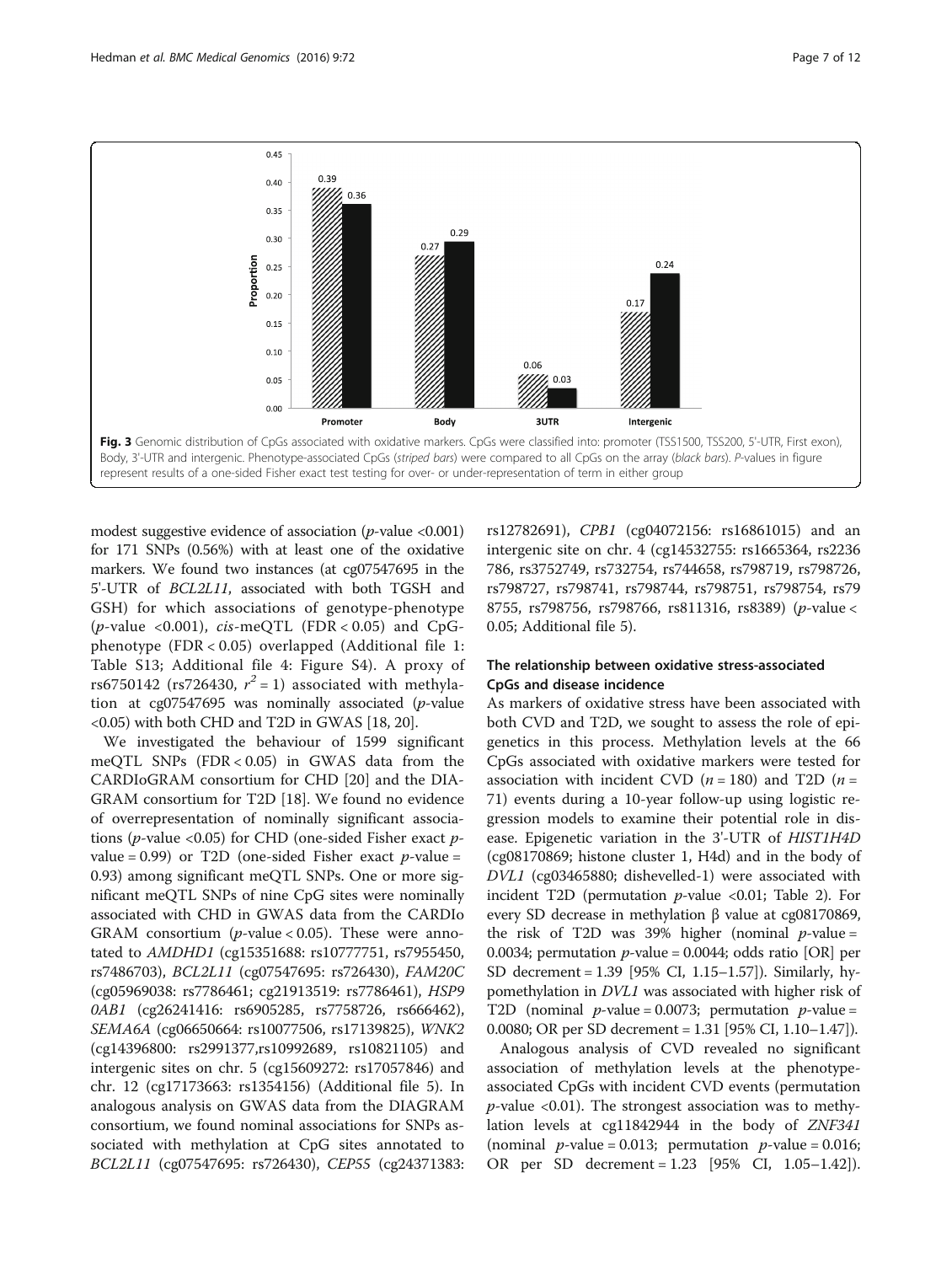<span id="page-7-0"></span>Table 2 Association of oxidative marker-associated CpGs with incident T2D<sup>a</sup> events (permutation p-value < 0.01)

|                           | CpG        | Gene | Description                                       | Gene<br>Property | Primary model                          |                       |                                     | Secondary<br>model <sup>a</sup> |                                                          |
|---------------------------|------------|------|---------------------------------------------------|------------------|----------------------------------------|-----------------------|-------------------------------------|---------------------------------|----------------------------------------------------------|
| <b>Disease</b><br>outcome |            |      |                                                   |                  | <b>OR</b><br>$(95\%$ Cls) <sup>b</sup> | Nominal<br>$P$ -value | Permutation<br>P-value <sup>c</sup> | P-value                         | Oxidative marker<br>association (Direction) <sup>e</sup> |
| T <sub>2</sub> D          |            |      | cq08170869 HIST1H4D Histone cluster 1, H4d 3'-UTR |                  | 1.39 (1.15–1.57) 3.39E-03              |                       | 4.40E-03                            | 9.19E-03                        | $GSH (+)$                                                |
| T <sub>2</sub> D          | cg03465880 | DVL1 | Dishevelled segment<br>polarity protein 1         | Body             | 1.31 (1.10-1.47) 7.27E-03 8.00E-03     |                       |                                     | 6.48E-03                        | $GSH(-)$                                                 |

T2D type 2 diabetes, CpG cytosine-guanine site, OR odds ratio, CI confidence intervals, GSH reduced glutathione, SD standard deviation

 $^{\circ}$ Events up to 10 years after baseline: number of T2D events = 71

<sup>b</sup>Corresponds to the OR increase in risk of disease per SD decrement in DNA methylation

 ${}^{c}P$ -value from permutation test ( $n = 10,000$  permutations) Secondary model also included BMI and smoking

eDirection of association between oxidative marker(s) and methylation at CpG site. A + symbol corresponds to that increased levels of DNA methylation associate with increased levels of the oxidative marker

Analysing myocardial infarction ( $n = 55$ ), heart failure ( $n$ = 76) and ischaemic stroke ( $n = 47$ ) separately, methylation at this CpG showed the strongest association to heart failure (nominal  $p$ -value = 0.0087; permutation  $p$ value = 0.0126; OR per SD decrement = 1.28 [95% CI, 1.06–1.50]). This gene lies in a region previously associated with height in GWAS [[62\]](#page-10-0) and encodes a gene product involved in transcriptional regulation.

### **Discussion**

Oxidative stress has previously been associated with development of cardiometabolic disease. In this study, the role of epigenetic changes in blood cells for oxidative stress and development of CVD and T2D was examined through analyses of genome-wide DNA methylation data and ten markers of oxidative stress, CVD and T2D in up to 966 individuals of the same age.

We identified numerous blood CpGs for which levels of methylation correlated with markers of oxidative stress. Enrichment of associations to DNA methylation in CpG island shores, previously noted to be dynamic [[63, 64\]](#page-10-0) and correlated with gene expression [\[63\]](#page-10-0), indicates that differential methylation with oxidative stress may play a role in transcriptional regulation. Overlap with functional regulatory elements for one-fourth of associated CpGs support a functional role for these methylation changes with oxidative stress. Enrichment of TF binding sites in regions upstream of genes annotated to phenotype-associated CpGs indicates a common set of regulatory signals. TFs included E2F1 with prior evidence of a function in processes relating to atherosclerosis and CHD [[60\]](#page-10-0), connecting genes for which CpG methylation changed with oxidative stress to CVD.

Methylation variation in the 3'-UTR of HIST1H4D (cg08170869) and in the body of DVL1 (cg03465880) associated with GSH were also associated with incident T2D. Previous evidence indicates changes in levels of GSH in individuals with T2D [\[65](#page-10-0), [66](#page-10-0)]. Evidence from previous studies implicates DVL1 in processes related to T2D [[67](#page-10-0)]. DVL1 encodes a gene product with an

important role in Wnt signalling, important in adipogeneis, and has, for example, been found to be downregulated in adipocytes from non-obese insulin resistant individuals compared to controls [[67\]](#page-10-0).

Roughly forty percent of oxidative stress-associated CpGs were regulated by genetic sequence variation in cis. We found evidence of genotype-phenotype associations acting via epigenetic variation at gene BCL2L11 (BCL2-like 11 [apoptosis facilitator]). Genetic variants close to this gene have previously been associated with the biological ageing marker dehydroepiandrosterone sulphate in GWAS [\[68\]](#page-10-0). Integration of meQTLs with GWAS data on CHD and T2D showed no significant enrichment in nominal associations for meQTL SNPs of oxidative stress-associated CpGs.

Previous evidence indicates a role for some of the genes annotated to oxidative stress marker-associated CpGs in metabolic or cardiovascular disease, indicating that epigenetic changes with oxidative stress may reflect important disease processes. Lipid-related oxidative markers such as oxLDL has previously been shown to play a role in atherosclerosis [\[8](#page-9-0), [9\]](#page-9-0) and to associate with insulin resistance [\[10\]](#page-9-0). In agreement with this, we found methylation at genes involved in some of these processes to associate with lipid-related oxidative markers. RGL2 (for which promoter methylation was higher with higher CD) has been shown to have a protective role in response to cardiac stress in vitro [[69\]](#page-10-0). Furthermore, previous results implicate RGL2 in atherosclerosis pathogenesis. RGL2 in complex with SAMD9 have an inhibitory function on expression of the transcription factor EGR1, which is highly expressed in atherosclerotic lesions and has been shown to be involved in induction of the coagulation protein tissue factor in response to oxLDL [[70](#page-10-0)–[72](#page-10-0)]. Earlier studies suggest a role of the transcription factor FOSL2 (for which intragenic methylation was higher with BCD-LDL) in processes relating to cardiac fibrosis of ischaemic tissue through its oxygensensitive induction of TGFβ in cardiac fibroblasts [[73](#page-10-0)]. FOSL2 also regulates leptin expression in adipocytes [[74](#page-10-0)].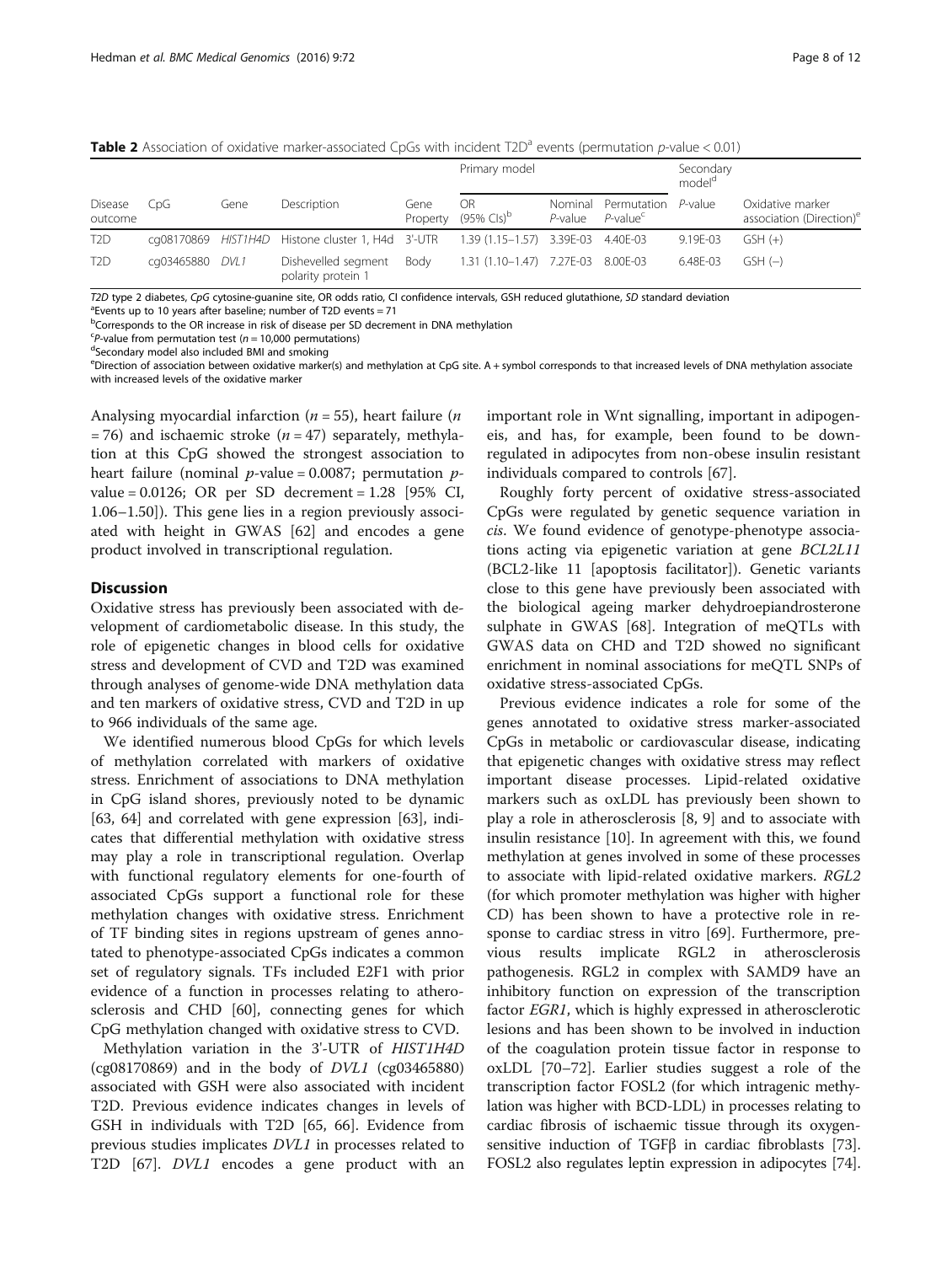<span id="page-8-0"></span>The association of BCD-LDL to promoter methylation of this gene in blood was not driven by obesity as the signal still remained following adjustment for BMI. Additionally, genetic studies of QRS duration [[75](#page-10-0)], which has been associated with increased risk of heart failure [[76, 77](#page-11-0)], indicate a role of LRIG1. In our study, methylation at this gene associated with HCY, an amino acid previously associated with inflammation in blood vessels, progression to atherosclerosis and development of CVD, particularly ischemic stroke [\[11](#page-9-0), [12](#page-9-0)]. However, the causal role of homocysteine in CVD has been challenged [\[13](#page-9-0)–[15](#page-9-0)].

The main strengths of the present study include the large sample size that underwent measurements of genome-wide DNA methylation, ten markers of reflecting different aspects of oxidative stress and the 10 years of follow-up allowing analyses of incident disease endpoints. The study also has some limitations. First, we acknowledge that the most important limitation is the lack of replication of oxidative stress-associated DNA methylation. To our knowledge, there are no other study samples with the needed data available making replication impossible, but we have done our best to avoid false positive findings via strict correction for multiple testing and integration with data on gene function, regulation and on related phenotypes from external data sources. Second, gene expression data for the same individuals were not available to assess the effect of epigenetic variation with oxidative markers on transcription in blood. Third, while blood is easily accessible and thus attractive for biomarker discovery, clinical diagnostics and translation, blood derived cells may not be the most relevant tissue for drawing biological conclusions about oxidative stress, CVD and T2D. However, previous studies have shown methylation variation in blood to be a good proxy of differential methylation in various tissues [\[33](#page-9-0)–[37\]](#page-10-0).

### Conclusions

We found novel epigenetic changes in blood to be associated with markers of oxidative stress, two of these with evidence of a relation to T2D. Further studies are needed to replicate the findings on DNA methylation with oxidative stress, as well as determining the effect of epigenetic variation related to oxidative stress on downstream molecular biological phenotypes.

### Additional files

[Additional file 1:](dx.doi.org/10.1186/s12920-016-0235-0) Supplementary Data. Figure S1. Plot showing the first two PC components of the PIVUS genotype data with the 1000G multi population reference panel. Figure S3. Comparison of regression coefficients from the primary and secondary models (additionally adjusted for BMI) for oxidative marker BCD-LDL. Table S9. Enrichment in JASPAR transcription factor binding site motifs in genes annotated to oxidative stress associated CpGs (Bonferroni-adjusted p-value < 0.05).

Table S10. Enriched biological process among genes annotated to oxidative marker associated CpGs (adjusted  $p$ -value < 0.05). Table S11. Enriched annotation clusters among genes annotated to oxidative marker CpGs (enrichment score > 1). Table S12. Significant lead cis-meQTL SNPs of oxidative marker CpGs (FDR <0.05). Table S13. Overlap across genotype-CpG (FDR <0.05), genotype-phenotype (p-value <0.001), and CpG-phenotype (FDR <0.05) results. (DOCX 135 kb)

[Additional file 2: Figure S2.](dx.doi.org/10.1186/s12920-016-0235-0) DNA methylation sites associated with oxidative markers at a Bonferroni-corrected alpha threshold 0.05 (p-value <1.1E-07). CpG sites are ordered by chromosomal position from bottom (chr. 1) to top (chr. 22). (EPS 14 kb)

[Additional file 3:](dx.doi.org/10.1186/s12920-016-0235-0) Supplemental Tables. Table S1. Methylation sites associated with TGSH (FDR <0.05). Table S2. Methylation sites associated with GSH (FDR <0.05. Table S3. Methylation sites associated with GSSG (FDR <0.05). Table S4. Methylation sites associated with ratio of GSSG-to-GSH (FDR <0.05). Table S5. Methylation sites associated with levels of HCY (FDR <0.05). Table S6. Methylation sites associated with levels of oxLDL (FDR <0.05). Table S7. Methylation sites associated with levels of CD (FDR <0.05). Table S8: Methylation sites associated with BCD-LDL (FDR <0.05). (XLS 185 kb)

[Additional file 4: Figure S4.](dx.doi.org/10.1186/s12920-016-0235-0) Overview of the analysis of genetic associations of oxidative stress-associated DNA methylation. The diagram shaded in blue depicts the associations at the two instances where we observed an overlap across genotype-CpG (FDR < 0.05), genotypephenotype (p < 0.001), and CpG-phenotype (FDR < 0.05). (XLSX 60 kb)

[Additional file 5: Table S14.](dx.doi.org/10.1186/s12920-016-0235-0) Nominal significant associations (p-value <0.05) for significant meQTL SNPs in GWAS data from the CARDIOGRAMplusC4D and DIAGRAM consortia. (XLSX 59 kb)

#### Abbreviations

BCD-LDL: Baseline conjugated dienes LDL; BMI: Body mass index.; CD: Conjugated dienes; CHD: Coronary heart disease; CpG: Cytosine-guanine; CVD: Cardiovascular disease; FDR: False discovery rate; GSH: Reduced glutathione; GSSG: Oxidised glutathione; GWAS: Genome-wide association studies; HCY: Homocysteine; LDL: Low-density lipoprotein; MAF: Minor allele frequency; meQTL: Methylation quantitative trait loci; OLAB: Antibodies against oxLDL; oxLDL: Oxidised LDL; PIVUS: The Prospective Investigation of the Vasculature in Uppsala Seniors; SD: Standard deviation; T2D: Type 2 diabetes; TAOC: Total antioxidant capacity; TGSH: Total glutathione; TSS: Transcriptional start site

#### Acknowledgements

Data on coronary artery disease / myocardial infarction have been contributed by CARDIoGRAMplusC4D investigators and were downloaded from<http://www.cardiogramplusc4d.org/>. Data on T2D have been contributed by DIAGRAM investigators and were downloaded from <http://diagram-consortium.org/downloads.html>. We thank Dr. Stefan Gustafsson for help with pre-processing and quality control of DNA methylation data.

#### Funding

EI receives funding from Knut och Alice Wallenberg Foundation, Swedish Research Council (VR; grant no. 2012–1397) and Swedish Heart-Lung Foundation (20120197). ÅKH receives funding from Linne Stiftelsen for the project. Genome-wide DNA methylation profiling was funded by the Uppsala University Hospital (ALF-medel) and was performed by the SNP&SEQ Technology Platform in Uppsala. The facility is part of the National Genomics Infrastructure (NGI) Sweden and Science for Life Laboratory. The SNP&SEQ Platform is also supported by the Swedish Research Council and the Knut and Alice Wallenberg Foundation. M.Z. was supported by a grant from the Estonian Research Council IUT 20–42 and by the EU through the European Regional Development Fund (Project No. 2014–2020.4.01.15-0012).

#### Authors' contributions

ÅKH, LL and EI conceived and designed the study. ÅKH performed statistical analyses and wrote the manuscript. EI supervised the project; reviewed and revised the manuscript. MZ performed or supervised collection of oxidative marker phenotype data. LL and JS performed or supervised clinical data collection, phenotyping and/or methylation profiling. All authors read, provided feedback and approved the final manuscript.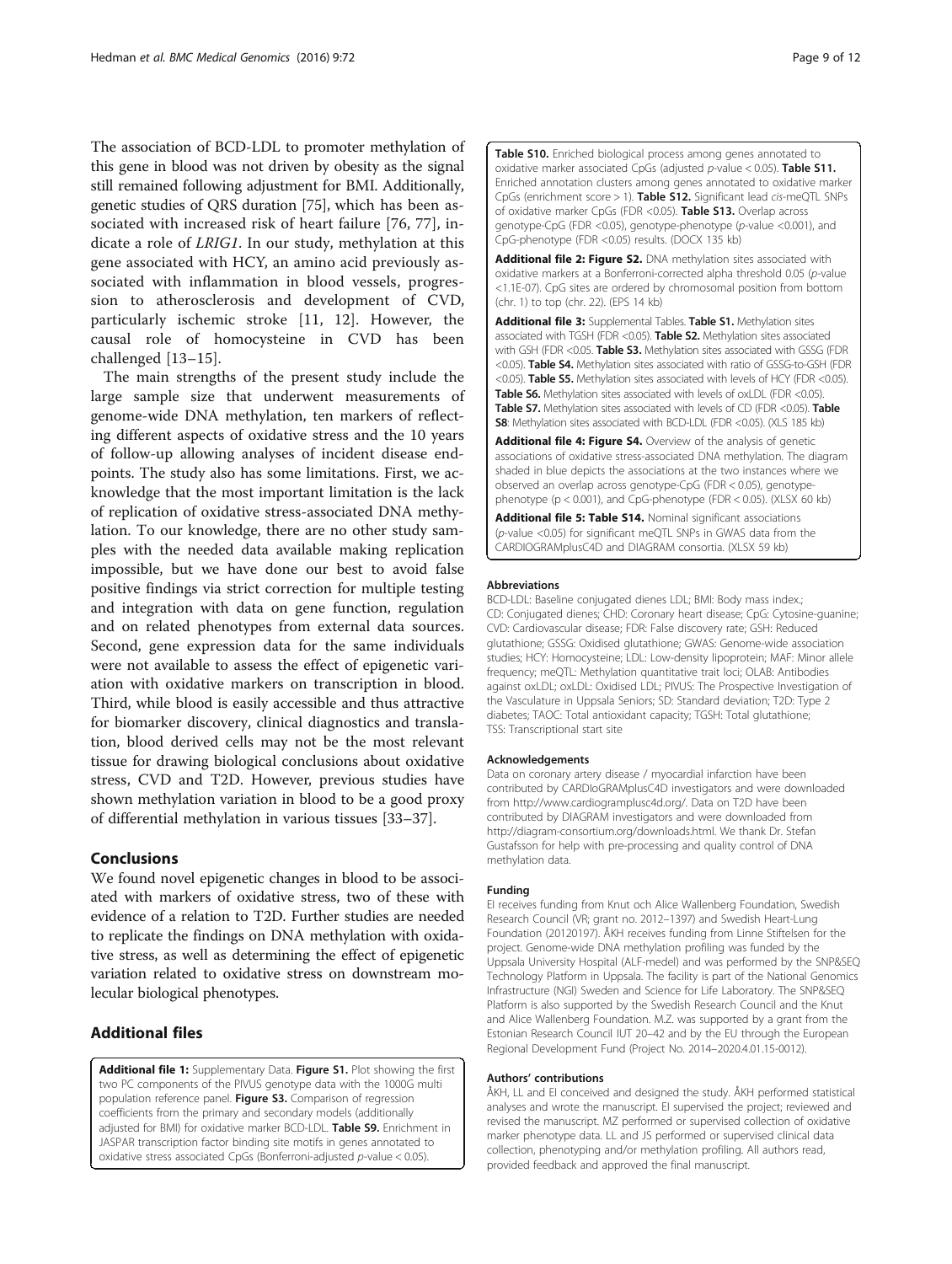#### <span id="page-9-0"></span>Competing interests

Erik Ingelsson is an advisor and consultant for Precision Wellness Inc., and an advisor for Cellink.

The other authors declare that they have no competing interests.

#### Consent for publication

Not applicable.

#### Ethics approval and consent to participate

Ethical approval for the project was granted by the Ethics Committee at Uppsala University, Sweden (reference number 00–419) and all samples were collected after obtaining written and signed informed consent.

#### Author details

<sup>1</sup>Department of Medical Sciences, Molecular Epidemiology and Science for Life Laboratory, Uppsala University, Uppsala, Sweden. <sup>2</sup>Institute of Biomedicine and Translational Medicine, Department of Biochemistry, The Centre of Excellence for Genomics and Translational Medicine, University of Tartu, Tartu, Estonia. <sup>3</sup>Department of Medical Sciences, Cardiovascular Epidemiology, Uppsala University Hospital, Uppsala, Sweden. <sup>4</sup>Department of Medicine, Division of Cardiovascular Medicine, Stanford University School of Medicine, Stanford, CA, USA.

## Received: 6 August 2016 Accepted: 14 November 2016

#### References

- 1. Mendis S, Puska P, Norrving B. Global atlas on cardiovascular disease prevention and control. Geneva: World Health Organization; 2011.
- 2. Keaney Jr JF, Larson MG, Vasan RS, Wilson PW, Lipinska I, Corey D, Massaro JM, Sutherland P, Vita JA, Benjamin EJ. Obesity and systemic oxidative stress: clinical correlates of oxidative stress in the Framingham Study. Arterioscler Thromb Vasc Biol. 2003;23(3):434–9.
- 3. Stephens JW, Khanolkar MP, Bain SC. The biological relevance and measurement of plasma markers of oxidative stress in diabetes and cardiovascular disease. Atherosclerosis. 2009;202(2):321–9.
- 4. Harrison D, Griendling KK, Landmesser U, Hornig B, Drexler H. Role of oxidative stress in atherosclerosis. Am J Cardiol. 2003;91(3A):7A–11.
- 5. Lind L, Andersson J, Ronn M, Gustavsson T, Holdfelt P, Hulthe J, Elmgren A, Zilmer K, Zilmer M. Brachial artery intima-media thickness and echogenicity in relation to lipids and markers of oxidative stress in elderly subjects:–the prospective investigation of the vasculature in Uppsala Seniors (PIVUS) Study. Lipids. 2008;43(2):133–41.
- Holvoet P, Mertens A, Verhamme P, Bogaerts K, Beyens G, Verhaeghe R, Collen D, Muls E, Van de Werf F. Circulating oxidized LDL is a useful marker for identifying patients with coronary artery disease. Arterioscler Thromb Vasc Biol. 2001;21(5):844–8.
- 7. Holvoet P, Jenny NS, Schreiner PJ, Tracy RP, Jacobs DR. The relationship between oxidized LDL and other cardiovascular risk factors and subclinical CVD in different ethnic groups: the Multi-Ethnic Study of Atherosclerosis (MESA). Atherosclerosis. 2007;194(1):245–52.
- 8. Frostegard J, Nilsson J, Haegerstrand A, Hamsten A, Wigzell H, Gidlund M. Oxidized low density lipoprotein induces differentiation and adhesion of human monocytes and the monocytic cell line U937. Proc Natl Acad Sci U S A. 1990;87(3):904–8.
- 9. Matsuura E, Kobayashi K, Tabuchi M, Lopez LR. Oxidative modification of low-density lipoprotein and immune regulation of atherosclerosis. Prog Lipid Res. 2006;45(6):466–86.
- 10. Park K, Gross M, Lee DH, Holvoet P, Himes JH, Shikany JM, Jacobs Jr DR. Oxidative stress and insulin resistance: the coronary artery risk development in young adults study. Diabetes Care. 2009;32(7):1302–7.
- 11. Cotlarciuc I, Malik R, Holliday EG, Ahmadi KR, Pare G, Psaty BM, Fornage M, Hasan N, Rinne PE, Ikram MA, et al. Effect of genetic variants associated with plasma homocysteine levels on stroke risk. Stroke. 2014;45(7):1920–4.
- 12. Park JH, Saposnik G, Ovbiagele B, Markovic D, Towfighi A. Effect of Bvitamins on stroke risk among individuals with vascular disease who are not on antiplatelets: A meta-analysis. Int J Stroke. 2016;11(2):206–11.
- 13. Clarke R, Halsey J, Lewington S, Lonn E, Armitage J, Manson JE, Bonaa KH, Spence JD, Nygard O, Jamison R, et al. Effects of lowering homocysteine levels with B vitamins on cardiovascular disease, cancer, and cause-specific

mortality: Meta-analysis of 8 randomized trials involving 37 485 individuals. Arch Intern Med. 2010;170(18):1622–31.

- 14. Clarke R, Bennett DA, Parish S, Verhoef P, Dotsch-Klerk M, Lathrop M, Xu P, Nordestgaard BG, Holm H, Hopewell JC, et al. Homocysteine and coronary heart disease: meta-analysis of MTHFR case–control studies, avoiding publication bias. PLoS Med. 2012;9(2), e1001177.
- 15. Marti-Carvajal AJ, Sola I, Lathyris D. Homocysteine-lowering interventions for preventing cardiovascular events. Cochrane Database Syst Rev. 2015;1, CD006612.
- 16. Dupuis J, Langenberg C, Prokopenko I, Saxena R, Soranzo N, Jackson AU, Wheeler E, Glazer NL, Bouatia-Naji N, Gloyn AL, et al. New genetic loci implicated in fasting glucose homeostasis and their impact on type 2 diabetes risk. Nat Genet. 2010;42(2):105–16.
- 17. Saxena R, Hivert MF, Langenberg C, Tanaka T, Pankow JS, Vollenweider P, Lyssenko V, Bouatia-Naji N, Dupuis J, Jackson AU, et al. Genetic variation in GIPR influences the glucose and insulin responses to an oral glucose challenge. Nat Genet. 2010;42(2):142–8.
- 18. Morris AP, Voight BF, Teslovich TM, Ferreira T, Segre AV, Steinthorsdottir V, Strawbridge RJ, Khan H, Grallert H, Mahajan A, et al. Large-scale association analysis provides insights into the genetic architecture and pathophysiology of type 2 diabetes. Nat Genet. 2012;44(9):981–90.
- 19. Scott RA, Lagou V, Welch RP, Wheeler E, Montasser ME, Luan J, Magi R, Strawbridge RJ, Rehnberg E, Gustafsson S, et al. Large-scale association analyses identify new loci influencing glycemic traits and provide insight into the underlying biological pathways. Nat Genet. 2012;44(9): 991–1005.
- 20. Deloukas P, Kanoni S, Willenborg C, Farrall M, Assimes TL, Thompson JR, Ingelsson E, Saleheen D, Erdmann J, Goldstein BA, et al. Large-scale association analysis identifies new risk loci for coronary artery disease. Nat Genet. 2013;45(1):25–33.
- 21. Wolffe AP, Guschin D. Chromatin structural features and targets that regulate transcription. J Struct Biol. 2000;129(2–3):102–22.
- 22. Rakyan VK, Down TA, Balding DJ, Beck S. Epigenome-wide association studies for common human diseases. Nat Rev Genet. 2011;12(8):529–41.
- 23. Feinberg AP, Irizarry RA, Fradin D, Aryee MJ, Murakami P, Aspelund T, Eiriksdottir G, Harris TB, Launer L, Gudnason V, et al. Personalized epigenomic signatures that are stable over time and covary with body mass index. Sci Transl Med. 2010;2(49):49–67.
- 24. Dick KJ, Nelson CP, Tsaprouni L, Sandling JK, Aissi D, Wahl S, Meduri E, Morange PE, Gagnon F, Grallert H, et al. DNA methylation and body-mass index: a genome-wide analysis. Lancet. 2014;383(9933):1990-8.
- 25. Jones PA, Baylin SB. The fundamental role of epigenetic events in cancer. Nat Rev Genet. 2002;3(6):415–28.
- 26. Gervin K, Vigeland MD, Mattingsdal M, Hammero M, Nygard H, Olsen AO, Brandt I, Harris JR, Undlien DE, Lyle R. DNA methylation and gene expression changes in monozygotic twins discordant for psoriasis: identification of epigenetically dysregulated genes. PLoS Genet. 2012;8(1), e1002454.
- 27. Shenker NS, Polidoro S, van Veldhoven K, Sacerdote C, Ricceri F, Birrell MA, Belvisi MG, Brown R, Vineis P, Flanagan JM. Epigenome-wide association study in the European Prospective Investigation into Cancer and Nutrition (EPIC-Turin) identifies novel genetic loci associated with smoking. Hum Mol Genet. 2013;22(5):843–51.
- 28. Zeilinger S, Kuhnel B, Klopp N, Baurecht H, Kleinschmidt A, Gieger C, Weidinger S, Lattka E, Adamski J, Peters A, et al. Tobacco smoking leads to extensive genome-wide changes in DNA methylation. PLoS One. 2013;8(5), e63812.
- 29. Campos AC, Molognoni F, Melo FH, Galdieri LC, Carneiro CR, D'Almeida V, Correa M, Jasiulionis MG. Oxidative stress modulates DNA methylation during melanocyte anchorage blockade associated with malignant transformation. Neoplasia. 2007;9(12):1111–21.
- 30. Zawia NH, Lahiri DK, Cardozo-Pelaez F. Epigenetics, oxidative stress, and Alzheimer disease. Free Radic Biol Med. 2009;46(9):1241–9.
- 31. Wrigley BJ, Lip GY, Shantsila E. The role of monocytes and inflammation in the pathophysiology of heart failure. Eur J Heart Fail. 2011;13(11):1161–71.
- 32. Jagannathan-Bogdan M, McDonnell ME, Shin H, Rehman Q, Hasturk H, Apovian CM, Nikolajczyk BS. Elevated proinflammatory cytokine production by a skewed T cell compartment requires monocytes and promotes inflammation in type 2 diabetes. J Immunol. 2011;186(2):1162–72.
- 33. Bacos K, Gillberg L, Volkov P, Olsson AH, Hansen T, Pedersen O, Gjesing AP, Eiberg H, Tuomi T, Almgren P, et al. Blood-based biomarkers of ageassociated epigenetic changes in human islets associate with insulin secretion and diabetes. Nat Commun. 2016;7:11089.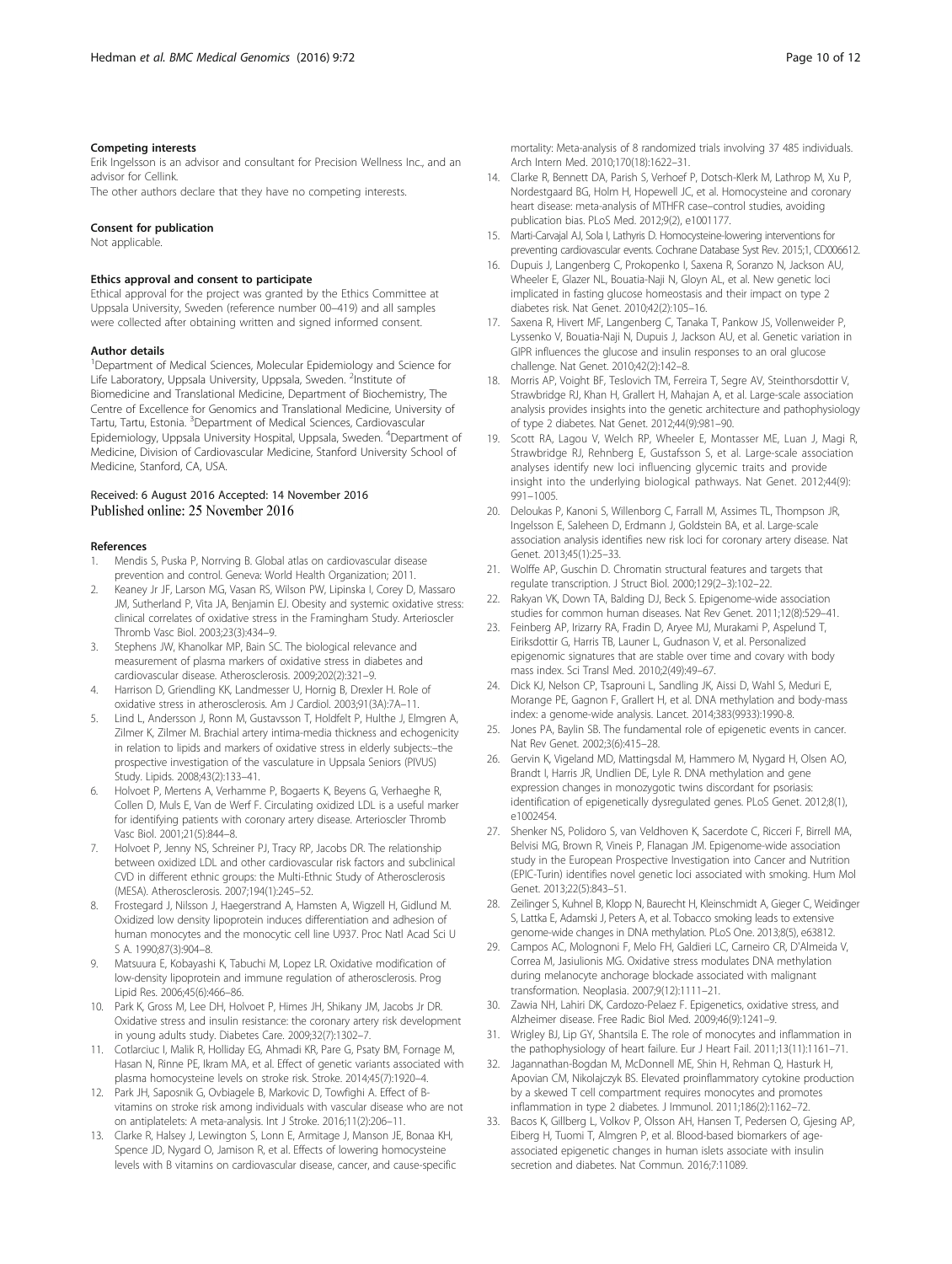- <span id="page-10-0"></span>34. Lehmann-Werman R, Neiman D, Zemmour H, Moss J, Magenheim J, Vaknin-Dembinsky A, Rubertsson S, Nellgard B, Blennow K, Zetterberg H, et al. Identification of tissue-specific cell death using methylation patterns of circulating DNA. Proc Natl Acad Sci U S A. 2016;113(13):E1826–34.
- 35. Walton E, Hass J, Liu J, Roffman JL, Bernardoni F, Roessner V, Kirsch M, Schackert G, Calhoun V, Ehrlich S. Correspondence of DNA methylation between blood and brain tissue and its application to schizophrenia research. Schizophr Bull. 2016;42(2):406–14.
- 36. Hardy T, Zeybel M, Day CP, Dipper C, Masson S, McPherson S, Henderson E, Tiniakos D, White S, French J, et al. Plasma DNA methylation: a potential biomarker for stratification of liver fibrosis in non-alcoholic fatty liver disease. Gut. 2016. doi: [10.1136/gutjnl-2016-311526.](http://dx.doi.org/10.1136/gutjnl-2016-311526)
- 37. Huang YT, Chu S, Loucks EB, Lin CL, Eaton CB, Buka SL, Kelsey KT: Epigenome-wide profiling of DNA methylation in paired samples of adipose tissue and blood. Epigenetics. 2016; 11(3):227-36.
- 38. Lind L, Fors N, Hall J, Marttala K, Stenborg A. A comparison of three different methods to evaluate endothelium-dependent vasodilation in the elderly: the Prospective Investigation of the Vasculature in Uppsala Seniors (PIVUS) study. Arterioscler Thromb Vasc Biol. 2005;25(11):2368–75.
- 39. Annuk M, Zilmer M, Lind L, Linde T, Fellstrom B. Oxidative stress and endothelial function in chronic renal failure. J Am Soc Nephrol. 2001;12(12):2747–52.
- 40. Ahotupa M, Marniemi J, Lehtimaki T, Talvinen K, Raitakari OT, Vasankari T, Viikari J, Luoma J, Yla-Herttuala S. Baseline diene conjugation in LDL lipids as a direct measure of in vivo LDL oxidation. Clin Biochem. 1998;31(4):257–61.
- 41. Grundberg E, Meduri E, Sandling JK, Hedman AK, Keildson S, Buil A, Busche S, Yuan W, Nisbet J, Sekowska M, et al. Global analysis of DNA methylation variation in adipose tissue from twins reveals links to disease-associated variants in distal regulatory elements. Am J Hum Genet. 2013;93(5):876–90.
- 42. Bibikova M, Barnes B, Tsan C, Ho V, Klotzle B, Le JM, Delano D, Zhang L, Schroth GP, Gunderson KL, et al. High density DNA methylation array with single CpG site resolution. Genomics. 2011;98(4):288–95.
- 43. Marchini J, Howie B, Myers S, McVean G, Donnelly P. A new multipoint method for genome-wide association studies by imputation of genotypes. Nat Genet. 2007;39(7):906–13.
- 44. Houseman EA, Accomando WP, Koestler DC, Christensen BC, Marsit CJ, Nelson HH, Wiencke JK, Kelsey KT. DNA methylation arrays as surrogate measures of cell mixture distribution. BMC Bioinformatics. 2012;13:86.
- 45. Aryee MJ, Jaffe AE, Corrada-Bravo H, Ladd-Acosta C, Feinberg AP, Hansen KD, Irizarry RA. Minfi: a flexible and comprehensive Bioconductor package for the analysis of Infinium DNA methylation microarrays. Bioinformatics. 2014;30(10):1363–9.
- 46. Reinius LE, Acevedo N, Joerink M, Pershagen G, Dahlen SE, Greco D, Soderhall C, Scheynius A, Kere J. Differential DNA methylation in purified human blood cells: implications for cell lineage and studies on disease susceptibility. PLoS One. 2012;7(7), e41361.
- 47. Team RC. R: A language and environment for statistical computing. Vienna: R Foundation for Statistical Computing; 2012.
- 48. Storey JD, Tibshirani R. Statistical significance for genomewide studies. Proc Natl Acad Sci U S A. 2003;100(16):9440–5.
- 49. Li Y, Willer CJ, Ding J, Scheet P, Abecasis GR. MaCH: using sequence and genotype data to estimate haplotypes and unobserved genotypes. Genet Epidemiol. 2010;34(8):816–34.
- 50. Boyle AP, Hong EL, Hariharan M, Cheng Y, Schaub MA, Kasowski M, Karczewski KJ, Park J, Hitz BC, Weng S, et al. Annotation of functional variation in personal genomes using RegulomeDB. Genome Res. 2012;22(9):1790–7.
- 51. Zambelli F, Pesole G, Pavesi G. Pscan: finding over-represented transcription factor binding site motifs in sequences from co-regulated or co-expressed genes. Nucleic Acids Res. 2009;37(Web Server issue):W247–52.
- 52. Portales-Casamar E, Thongjuea S, Kwon AT, Arenillas D, Zhao X, Valen E, Yusuf D, Lenhard B, Wasserman WW, Sandelin A. JASPAR 2010: the greatly expanded open-access database of transcription factor binding profiles. Nucleic Acids Res. 2010;38(Database issue):D105–10.
- 53. da Huang W, Sherman BT, Lempicki RA. Systematic and integrative analysis of large gene lists using DAVID bioinformatics resources. Nat Protoc. 2009;4(1):44–57.
- 54. da Huang W, Sherman BT, Lempicki RA. Bioinformatics enrichment tools: paths toward the comprehensive functional analysis of large gene lists. Nucleic Acids Res. 2009;37(1):1–13.
- 55. Thomas PD, Kejariwal A, Guo N, Mi H, Campbell MJ, Muruganujan A, Lazareva-Ulitsky B. Applications for protein sequence-function evolution

data: mRNA/protein expression analysis and coding SNP scoring tools. Nucleic Acids Res. 2006;34(Web Server issue):W645–50.

- 56. Mi H, Muruganujan A, Thomas PD. PANTHER in 2013: modeling the evolution of gene function, and other gene attributes, in the context of phylogenetic trees. Nucleic Acids Res. 2013;41(Database issue):D377–86.
- 57. Nikolsky Y, Bryant J. Protein networks and pathway analysis. Preface. Methods Mol Biol. 2009;563:v–vii.
- 58. Dhanabal M, Wu F, Alvarez E, McQueeney KD, Jeffers M, MacDougall J, Boldog FL, Hackett C, Shenoy S, Khramtsov N, et al. Recombinant semaphorin 6A-1 ectodomain inhibits in vivo growth factor and tumor cell line-induced angiogenesis. Cancer Biol Ther. 2005;4(6):659–68.
- 59. Urbich C, Kaluza D, Fromel T, Knau A, Bennewitz K, Boon RA, Bonauer A, Doebele C, Boeckel JN, Hergenreider E, et al. MicroRNA-27a/b controls endothelial cell repulsion and angiogenesis by targeting semaphorin 6A. Blood. 2012;119(6):1607–16.
- 60. Pilbrow AP, Folkersen L, Pearson JF, Brown CM, McNoe L, Wang NM, Sweet WE, Tang WH, Black MA, Troughton RW, et al. The chromosome 9p21.3 coronary heart disease risk allele is associated with altered gene expression in normal heart and vascular tissues. PLoS One. 2012;7(6):e39574.
- 61. Bell JT, Pai AA, Pickrell JK, Gaffney DJ, Pique-Regi R, Degner JF, Gilad Y, Pritchard JK. DNA methylation patterns associate with genetic and gene expression variation in HapMap cell lines. Genome Biol. 2011;12(1):R10.
- 62. Lango Allen H, Estrada K, Lettre G, Berndt SI, Weedon MN, Rivadeneira F, Willer CJ, Jackson AU, Vedantam S, Raychaudhuri S, et al. Hundreds of variants clustered in genomic loci and biological pathways affect human height. Nature. 2010;467(7317):832–8.
- 63. Irizarry RA, Ladd-Acosta C, Wen B, Wu Z, Montano C, Onyango P, Cui H, Gabo K, Rongione M, Webster M, et al. The human colon cancer methylome shows similar hypo- and hypermethylation at conserved tissuespecific CpG island shores. Nat Genet. 2009;41(2):178–86.
- 64. Ziller MJ, Gu H, Muller F, Donaghey J, Tsai LT, Kohlbacher O, De Jager PL, Rosen ED, Bennett DA, Bernstein BE, et al. Charting a dynamic DNA methylation landscape of the human genome. Nature. 2013;500(7463):477–81.
- 65. Calabrese V, Cornelius C, Leso V, Trovato-Salinaro A, Ventimiglia B, Cavallaro M, Scuto M, Rizza S, Zanoli L, Neri S, et al. Oxidative stress, glutathione status, sirtuin and cellular stress response in type 2 diabetes. Biochim Biophys Acta. 2012;1822(5):729–36.
- 66. Jain SK, Micinski D, Huning L, Kahlon G, Bass PF, Levine SN. Vitamin D and Lcysteine levels correlate positively with GSH and negatively with insulin resistance levels in the blood of type 2 diabetic patients. Eur J Clin Nutr. 2014;68(10):1148–53.
- 67. Yang X, Jansson PA, Nagaev I, Jack MM, Carvalho E, Sunnerhagen KS, Cam MC, Cushman SW, Smith U. Evidence of impaired adipogenesis in insulin resistance. Biochem Biophys Res Commun. 2004;317(4):1045–51.
- 68. Zhai G, Teumer A, Stolk L, Perry JR, Vandenput L, Coviello AD, Koster A, Bell JT, Bhasin S, Eriksson J, et al. Eight common genetic variants associated with serum DHEAS levels suggest a key role in ageing mechanisms. PLoS Genet. 2011;7(4), e1002025.
- 69. Scotland RL, Allen L, Hennings LJ, Post GR, Post SR. The ral exchange factor rgl2 promotes cardiomyocyte survival and inhibits cardiac fibrosis. PLoS One. 2013;8(9), e73599.
- 70. Cui MZ, Penn MS, Chisolm GM. Native and oxidized low density lipoprotein induction of tissue factor gene expression in smooth muscle cells is mediated by both Egr-1 and Sp1. J Biol Chem. 1999;274(46):32795–802.
- 71. McCaffrey TA, Fu C, Du B, Eksinar S, Kent KC, Bush Jr H, Kreiger K, Rosengart T, Cybulsky MI, Silverman ES, et al. High-level expression of Egr-1 and Egr-1-inducible genes in mouse and human atherosclerosis. J Clin Invest. 2000;105(5):653–62.
- 72. Hershkovitz D, Gross Y, Nahum S, Yehezkel S, Sarig O, Uitto J, Sprecher E. Functional characterization of SAMD9, a protein deficient in normophosphatemic familial tumoral calcinosis. J Invest Dermatol. 2011;131(3):662–9.
- 73. Roy S, Khanna S, Azad A, Schnitt R, He G, Weigert C, Ichijo H, Sen CK. Fra-2 mediates oxygen-sensitive induction of transforming growth factor beta in cardiac fibroblasts. Cardiovasc Res. 2010;87(4):647–55.
- 74. Wrann CD, Eguchi J, Bozec A, Xu Z, Mikkelsen T, Gimble J, Nave H, Wagner EF, Ong SE, Rosen ED. FOSL2 promotes leptin gene expression in human and mouse adipocytes. J Clin Invest. 2012;122(3):1010–21.
- 75. Sotoodehnia N, Isaacs A, de Bakker PI, Dorr M, Newton-Cheh C, Nolte IM, van der Harst P, Muller M, Eijgelsheim M, Alonso A, et al. Common variants in 22 loci are associated with QRS duration and cardiac ventricular conduction. Nat Genet. 2010;42(12):1068–76.